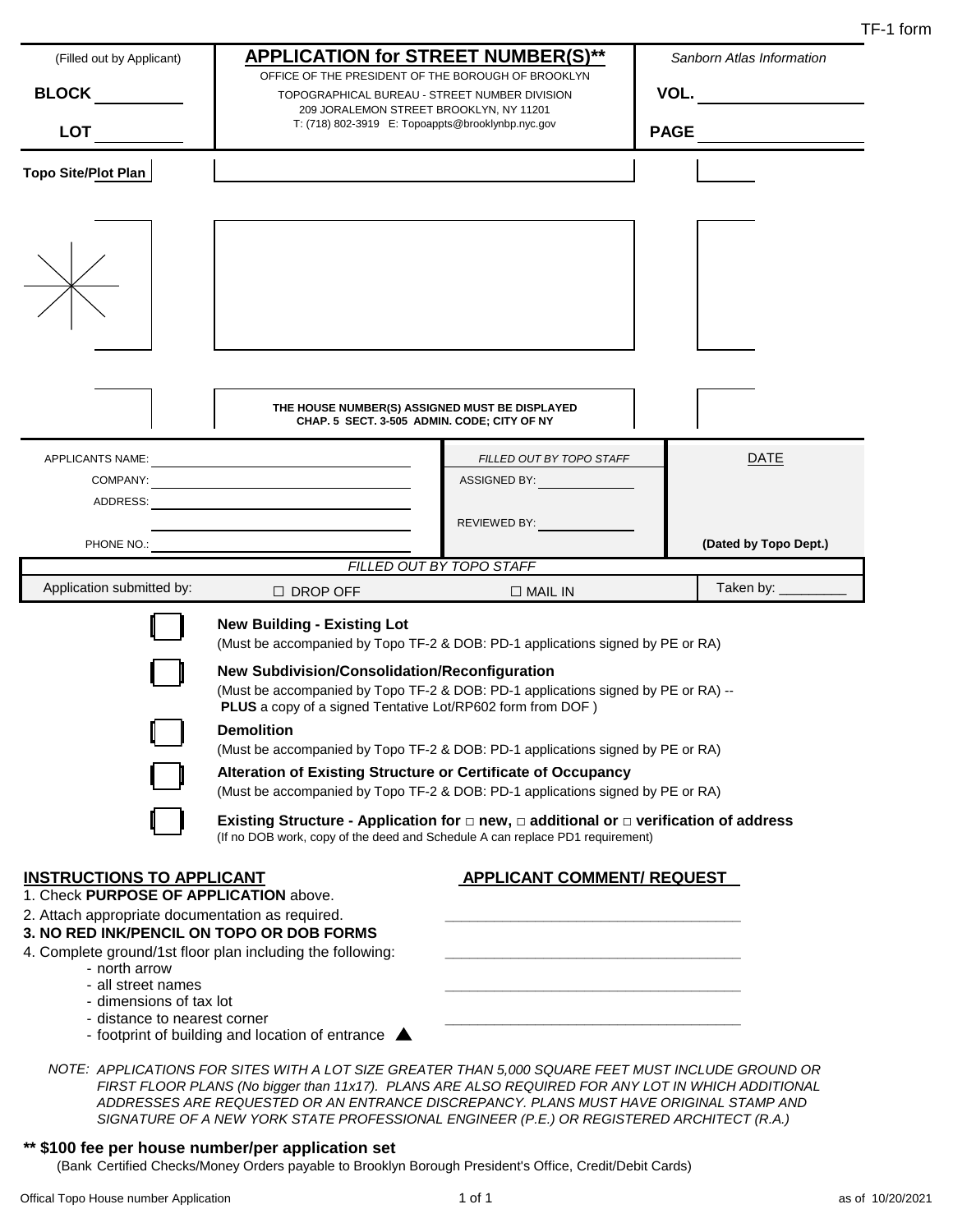TF-2 form

# **TOPOGRAPHICAL BUREAU - STREET NUMBER DIVISION**

### **APPLICATION for STREET NUMBER(S)**

**OFFICE OF THE PRESIDENT OF THE BOROUGH OF BROOKLYN**

**TOPOGRAPHICAL BUREAU - ROOM 340**

**209 JORALEMON STREET BROOKLYN, NY 11201 T: (718) 802-3919 E: Topoappts@brooklynbp.nyc.gov**

### **1 Contact Information for Pick Up – MUST BE FILLED OUT COMPLETELY**

Name of Representative dropping off application(s) (please print):

| Business Name: 1988. Communication of the Communication of the Communication of the Communication of the Communication of the Communication of the Communication of the Communication of the Communication of the Communicatio |                                                                                  |                 |
|--------------------------------------------------------------------------------------------------------------------------------------------------------------------------------------------------------------------------------|----------------------------------------------------------------------------------|-----------------|
|                                                                                                                                                                                                                                |                                                                                  |                 |
|                                                                                                                                                                                                                                |                                                                                  |                 |
|                                                                                                                                                                                                                                |                                                                                  |                 |
|                                                                                                                                                                                                                                |                                                                                  |                 |
| 2   Location Information                                                                                                                                                                                                       | ,我们也不会有一个人的人,我们也不会有一个人的人,我们也不会有一个人的人。""我们,我们也不会有一个人的人,我们也不会有一个人的人。""我们,我们也不会有一个人 |                 |
| House Number:<br>Street Name:<br>Street Name:                                                                                                                                                                                  |                                                                                  |                 |
|                                                                                                                                                                                                                                |                                                                                  |                 |
|                                                                                                                                                                                                                                |                                                                                  |                 |
|                                                                                                                                                                                                                                |                                                                                  |                 |
| 3   Applicant Information: Required for all applications filing with DOB                                                                                                                                                       |                                                                                  |                 |
| Last Name: $\frac{1}{2}$                                                                                                                                                                                                       |                                                                                  |                 |
| Choose one: $\Box$ P.E.<br>$\Box$ R.A.                                                                                                                                                                                         |                                                                                  |                 |
| Business Name: Name: Name: Name: Name: Name: Name: Name: Name: Name: Name: Name: Name: Name: Name: Name: Name: Name: Name: Name: Name: Name: Name: Name: Name: Name: Name: Name: Name: Name: Name: Name: Name: Name: Name: Nam |                                                                                  |                 |
|                                                                                                                                                                                                                                |                                                                                  |                 |
|                                                                                                                                                                                                                                |                                                                                  |                 |
|                                                                                                                                                                                                                                |                                                                                  |                 |
| City:                                                                                                                                                                                                                          | State:                                                                           |                 |
| <b>Official Topo House Number Application</b>                                                                                                                                                                                  | Page 1                                                                           | October 7, 2021 |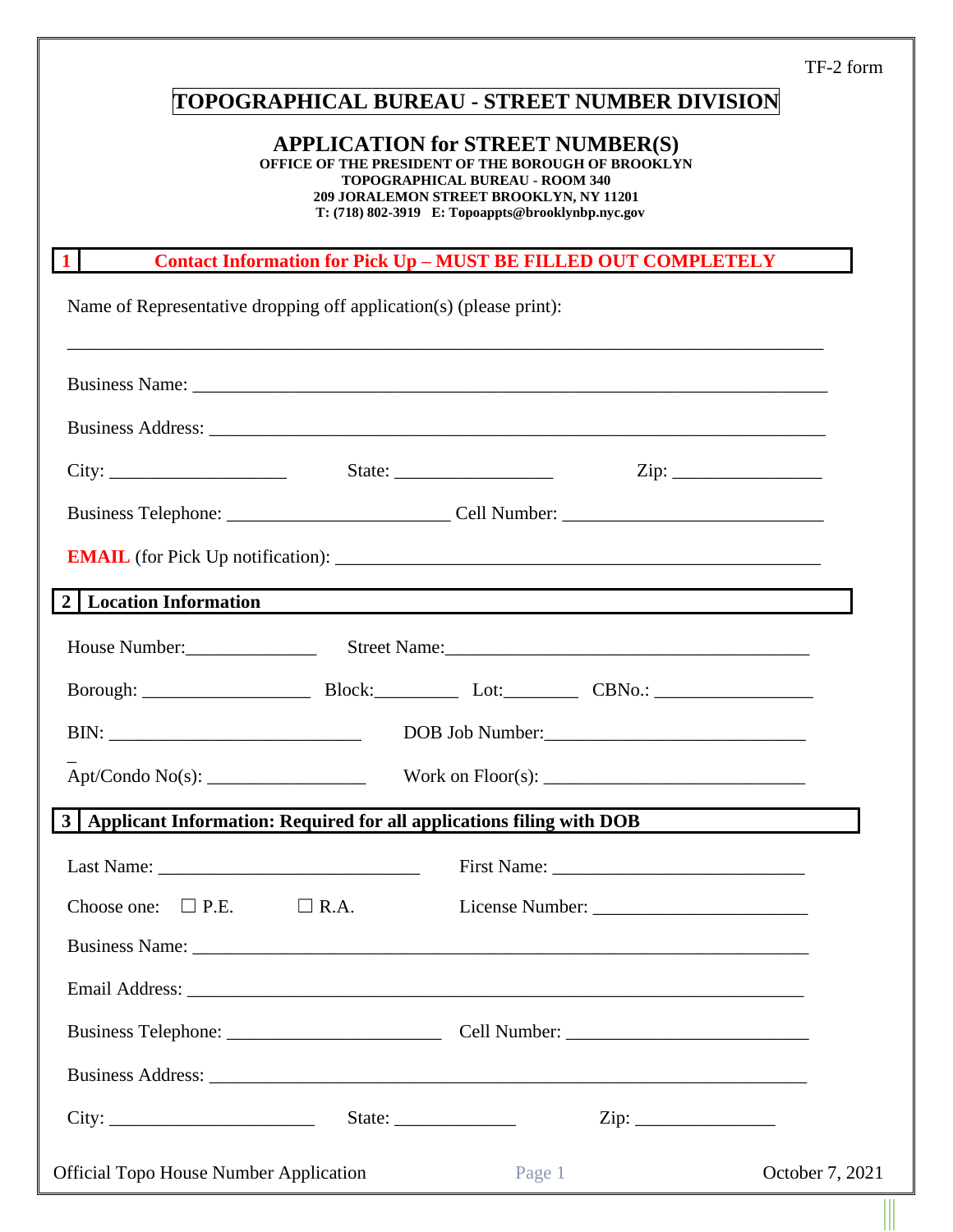| Filing Representative: Those filing with TOPO on behalf of applicant/owner<br>$\overline{4}$                                                                                                                                                                                                                                                                                                                                                                                                                 |
|--------------------------------------------------------------------------------------------------------------------------------------------------------------------------------------------------------------------------------------------------------------------------------------------------------------------------------------------------------------------------------------------------------------------------------------------------------------------------------------------------------------|
|                                                                                                                                                                                                                                                                                                                                                                                                                                                                                                              |
| Business Name: Name: Name: Name: Name: Name: Name: Name: Name: Name: Name: Name: Name: Name: Name: Name: Name: Name: Name: Name: Name: Name: Name: Name: Name: Name: Name: Name: Name: Name: Name: Name: Name: Name: Name: Nam                                                                                                                                                                                                                                                                               |
|                                                                                                                                                                                                                                                                                                                                                                                                                                                                                                              |
|                                                                                                                                                                                                                                                                                                                                                                                                                                                                                                              |
|                                                                                                                                                                                                                                                                                                                                                                                                                                                                                                              |
|                                                                                                                                                                                                                                                                                                                                                                                                                                                                                                              |
| $\overline{\mathrm{Zip:}}$                                                                                                                                                                                                                                                                                                                                                                                                                                                                                   |
| 5   Job/Project Type: Required for all applications. Choose one.                                                                                                                                                                                                                                                                                                                                                                                                                                             |
| Check off the type of work that is being completed below:                                                                                                                                                                                                                                                                                                                                                                                                                                                    |
| New Building $\boxed{\phantom{a}}$ Alteration filing $\phantom{a}\boxed{\phantom{a}}$ Subdivision/Merger (Tentative RP602 form required)                                                                                                                                                                                                                                                                                                                                                                     |
| Demolition                                                                                                                                                                                                                                                                                                                                                                                                                                                                                                   |
| The following must be included in your application based on the kind of work being done:                                                                                                                                                                                                                                                                                                                                                                                                                     |
| $\Box$ Topo application Form (TF-1)                                                                                                                                                                                                                                                                                                                                                                                                                                                                          |
| $\Box$ Topo job information form (TF-2)<br>$\Box$ DOB PD-1 form                                                                                                                                                                                                                                                                                                                                                                                                                                              |
| $\Box$ Deed & Schedule A (as described in TF-1)<br>$\Box$ Notarized letter from owner (Required for apps. w/o DOB filings)<br><b>Note:</b> Only the Owner can apply for addresses, if owner cannot attend and there are no DOB filings<br>involved, a notarized letter giving permission to apply on their behalf must be submitted.                                                                                                                                                                         |
| $\Box$ 1 <sup>st</sup> floor plans (as described in #4 on TF-1)<br>$\Box$ Pictures of each street side of location (for existing buildings w/o plans)<br>$\square$ Survey (if applicable or requested by Topo Staff)                                                                                                                                                                                                                                                                                         |
| $\Box$ DOF - RP602 form (Required for lots in a merger/subdivision)<br>$\Box$ A Street Number application for all new or affected lots listed on RP602.<br><b>Note:</b> Every tax lot listed in the "new lot(s)" or "affected lot(s)" area at the bottom, must apply for address<br>assignment or verification. We must have all applications to move forward with any application. If your<br>team is not working on that lot, please coordinate with the owner to have those other applications submitted. |
| $\square$ \$100 per entrance/per application set                                                                                                                                                                                                                                                                                                                                                                                                                                                             |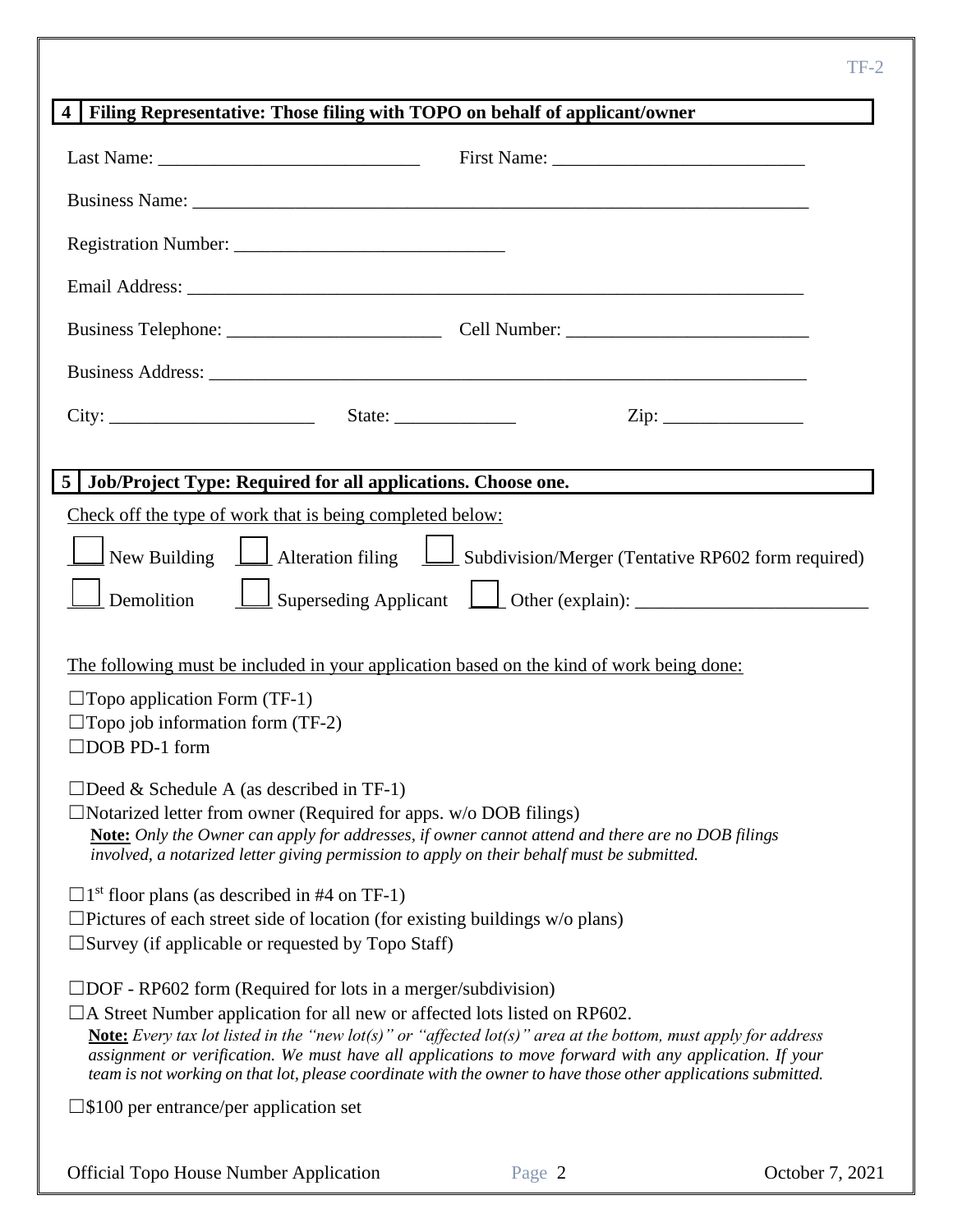# **6 Job Description**

Original Tax Lots being merged or reapportioned (if applicable)

\_\_\_\_\_ \_\_\_\_\_ \_\_\_\_\_ \_\_\_\_\_ \_\_\_\_\_ \_\_\_\_\_ \_\_\_\_\_ \_\_\_\_\_ \_\_\_\_\_ \_\_\_\_\_

\_\_\_\_\_ \_\_\_\_\_ \_\_\_\_\_ \_\_\_\_\_ \_\_\_\_\_ \_\_\_\_\_ \_\_\_\_\_ \_\_\_\_\_ \_\_\_\_\_ \_\_\_\_\_

Tentative Tax Lot Numbers (new tax lots only)

**8 Comments**

|  | 9 Property Owner Information                                                                                                                                                                                                                                                                                                                                                                                                                                                                                                                                        |                   |        |                                                   |                 |
|--|---------------------------------------------------------------------------------------------------------------------------------------------------------------------------------------------------------------------------------------------------------------------------------------------------------------------------------------------------------------------------------------------------------------------------------------------------------------------------------------------------------------------------------------------------------------------|-------------------|--------|---------------------------------------------------|-----------------|
|  | Owner Type: $\Box$ Tenant/Shareholder                                                                                                                                                                                                                                                                                                                                                                                                                                                                                                                               | $\Box$ Individual |        | $\Box$ Partnership/Corporation $\Box$ Condo/Co-Op |                 |
|  | $NYCHA/HHC/SCA$ $\Box$ NYC Agency $\Box$ Other Government Agency                                                                                                                                                                                                                                                                                                                                                                                                                                                                                                    |                   |        |                                                   |                 |
|  |                                                                                                                                                                                                                                                                                                                                                                                                                                                                                                                                                                     |                   |        |                                                   |                 |
|  |                                                                                                                                                                                                                                                                                                                                                                                                                                                                                                                                                                     |                   |        |                                                   |                 |
|  |                                                                                                                                                                                                                                                                                                                                                                                                                                                                                                                                                                     |                   |        |                                                   |                 |
|  |                                                                                                                                                                                                                                                                                                                                                                                                                                                                                                                                                                     |                   |        |                                                   |                 |
|  |                                                                                                                                                                                                                                                                                                                                                                                                                                                                                                                                                                     |                   |        | State: $\qquad \qquad \text{Zip: } \qquad \qquad$ |                 |
|  | $\text{Telephone:}\n \underline{\hspace{2cm}}\n \underline{\hspace{2cm}}\n \underline{\hspace{2cm}}\n \underline{\hspace{2cm}}\n \underline{\hspace{2cm}}\n \underline{\hspace{2cm}}\n \underline{\hspace{2cm}}\n \underline{\hspace{2cm}}\n \underline{\hspace{2cm}}\n \underline{\hspace{2cm}}\n \underline{\hspace{2cm}}\n \underline{\hspace{2cm}}\n \underline{\hspace{2cm}}\n \underline{\hspace{2cm}}\n \underline{\hspace{2cm}}\n \underline{\hspace{2cm}}\n \underline{\hspace{2cm}}\n \underline{\hspace{2cm}}\n \underline{\hspace{2cm}}\n \underline{\$ |                   |        |                                                   |                 |
|  | <b>Official Topo House Number Application</b>                                                                                                                                                                                                                                                                                                                                                                                                                                                                                                                       |                   | Page 3 |                                                   | October 7, 2021 |